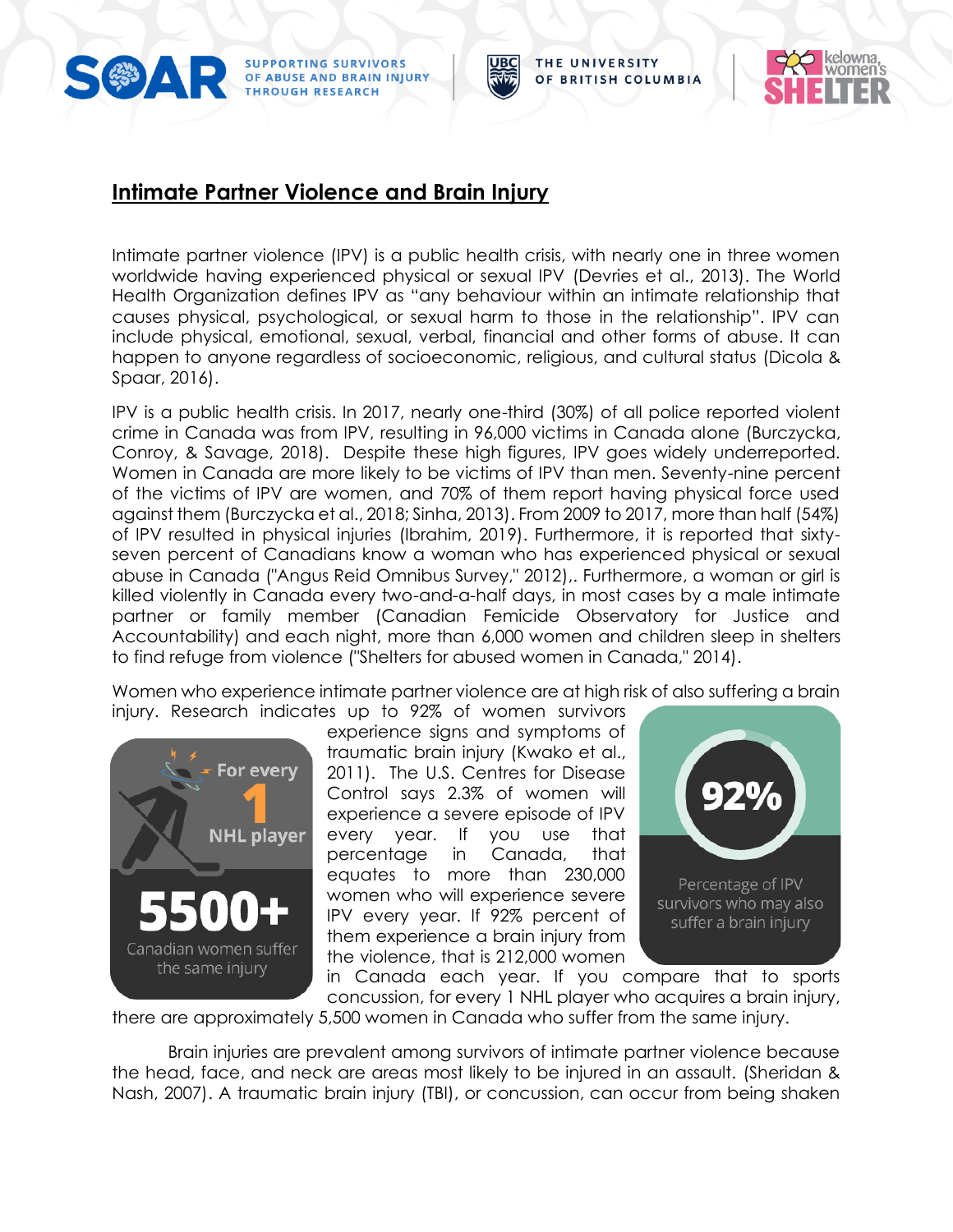

SUPPORTING SURVIVORS<br>OF ABUSE AND BRAIN INJURY<br>THROUGH RESEARCH





violently, thrown down the stairs, and/or being pushed up against a wall. Strangulation is a common cause of brain injury in IPV. Strangulation can cut off the brain's supply of oxygen and nutrients resulting in a brain injury. Sixty-two percent of women who have experienced IPV report being strangled (Wilbur et al., 2001). Strangulation is a red flag and a common indicator of future fatality (Glass et al., 2008).

Survivors of IPV who have experienced a brain injury are at higher risk of multiple, subsequent brain injuries. Multiple traumatic brain injuries can lead to more severe and chronic symptoms of brain injury and can potentially cause survivors of IPV to develop longer term neurodegenerative conditions.

## **References**

- Angus Reid Omnibus Survey. (2012). Retrieved from http://www.canadianwomen.org/sixtysevenpercent
- Burczycka, M., Conroy, S., & Savage, L. (2018). Family violence in Canada: A statistical profile, 2017. *Juristat: Canadian Centre for Justice Statistics*, 1.
- Devries, K. M., Mak, J. Y. T., García-Moreno, C., Petzold, M., Child, J. C., Falder, G., ... Watts, C. H. (2013). The Global Prevalence of Intimate Partner Violence Against Women. *Science, 340*(6140), 1527-1528. doi:10.1126/science.1240937
- Dicola, D. M. D., & Spaar, E. D. O. (2016). Intimate Partner Violence. *American Family Physician, 94*(8), 646-651.
- Glass, N. P. H. D. M. P. H. R. N., Laughon, K. P. H. D. R. N., Campbell, J. P. H. D. R. N., Block, C. R. P. H. D., Hanson, G. M. S., Sharps, P. W. P. H. D. R. N., & Taliaferro, E. M. D. F. (2008). Non-fatal Strangulation is an Important Risk Factor for Homicide of Women. *Journal of Emergency Medicine, 35*(3), 329-335. doi:10.1016/j.jemermed.2007.02.065
- Ibrahim, D. (2019). Police-reported violence among same-sex intimate partners in Canada, 2009 to 2017. *Juristat: Canadian Centre for Justice Statistics*, 1-29.
- Kwako, L. E., Glass, N., Campbell, J., Melvin, K. C., Barr, T., & Gill, J. M. (2011). Traumatic Brain Injury in Intimate Partner Violence: A Critical Review of Outcomes and Mechanisms. *Trauma, Violence, & Abuse, 12*(3), 115-126. doi:10.1177/1524838011404251

Shelters for abused women in Canada. (2014). Retrieved from [https://www150.statcan.gc.ca/n1/pub/85-002-x/2015001/article/14207](https://www150.statcan.gc.ca/n1/pub/85-002-x/2015001/article/14207-eng.htm#a3) [eng.htm#a3](https://www150.statcan.gc.ca/n1/pub/85-002-x/2015001/article/14207-eng.htm#a3)